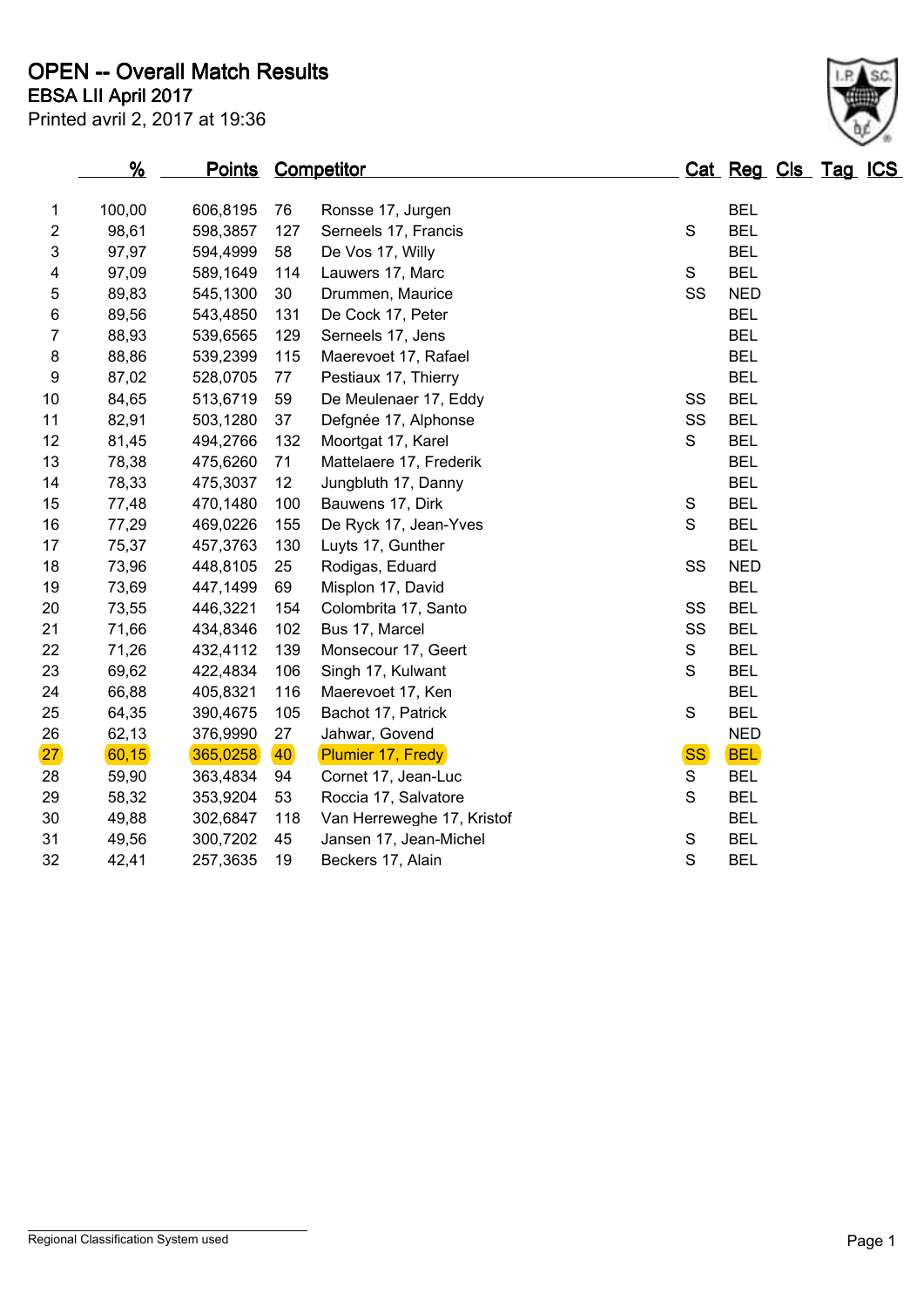**PRODUCTION -- Overall Match Results**

Printed avril 2, 2017 at 19:36

## **EBSA LII April 2017**

|                         | <u>%</u>       | <u>Points</u> |     | <b>Competitor</b>          |               | Cat Reg Cls Tag ICS |  |  |
|-------------------------|----------------|---------------|-----|----------------------------|---------------|---------------------|--|--|
| 1                       | 100,00         | 597,1678      | 120 | Vercammen 17, Peter        |               | <b>BEL</b>          |  |  |
| $\overline{c}$          | 96,09          | 573,8425      | 24  | Vanreusel 17, Philippe     |               | <b>BEL</b>          |  |  |
| 3                       | 94,32          | 563,2365      | 23  | Crespin 17, Thierry        |               | <b>BEL</b>          |  |  |
| $\overline{\mathbf{4}}$ | 93,26          | 556,9282      | 11  | Albert 17, Gérard          | S             | <b>BEL</b>          |  |  |
| 5                       | 90,23          | 538,8272      | 109 | Lambert 17, Dylan          |               | <b>BEL</b>          |  |  |
| 6                       | 90,04          | 537,6920      | 96  | Van Roy 17, Erwin          |               | <b>BEL</b>          |  |  |
| 7                       | 89,14          | 532,3037      | 151 | De Mezel 17, Joël          | ${\mathbb S}$ | <b>BEL</b>          |  |  |
| $\bf 8$                 | 88,27          | 527,1080      | 33  | Brochard 17, Pierre        | $\mathbf S$   | <b>BEL</b>          |  |  |
| 9                       | 88,04          | 525,7484      | 82  |                            |               | <b>BEL</b>          |  |  |
| 10                      |                |               | 50  | Gras 17, Jérémie           |               | <b>BEL</b>          |  |  |
| 11                      | 87,97<br>85,72 | 525,3348      | 99  | Trifunovic 17, Branko      | ${\mathsf S}$ | <b>BEL</b>          |  |  |
| 12                      |                | 511,8906      |     | Deleu 17, Carl             | SS            | <b>BEL</b>          |  |  |
|                         | 85,46          | 510,3360      | 64  | Callaert 17, Danny         |               | <b>BEL</b>          |  |  |
| 13                      | 84,75          | 506,1154      | 70  | Sabbe 17, Pieter           |               |                     |  |  |
| 14                      | 83,54          | 498,8510      | 81  | Duro 17, Jérémie           |               | <b>BEL</b>          |  |  |
| 15                      | 82,30          | 491,4500      | 51  | Depoorter 17, Eric         | $\mathbf S$   | <b>BEL</b>          |  |  |
| 16                      | 79,78          | 476,4030      | 39  | <b>Bodart 17, Olivier</b>  |               | <b>BEL</b>          |  |  |
| 17                      | 79,40          | 474,1541      | 156 | Weykmans 17, Thierry       |               | <b>BEL</b>          |  |  |
| 18                      | 79,31          | 473,5867      | 60  | Goossens 17, Dries         |               | <b>BEL</b>          |  |  |
| 19                      | 78,97          | 471,5662      | 38  | <b>Warichet 17, Carl</b>   | <b>S</b>      | <b>BEL</b>          |  |  |
| 20                      | 78,70          | 469,9869      | 31  | Drummen, Ryan              |               | <b>NED</b>          |  |  |
| 21                      | 77,85          | 464,8775      | 88  | Vandraye 17, Sébastien     |               | <b>BEL</b>          |  |  |
| 22                      | 77,52          | 462,9454      | 89  | Grande 17, Freddy          |               | <b>BEL</b>          |  |  |
| 23                      | 76,89          | 459,1325      | 15  | Dessart 17, Luc            | S             | <b>BEL</b>          |  |  |
| 24                      | 75,97          | 453,6667      | 36  | Platéus 17, Raymond        | SS            | <b>BEL</b>          |  |  |
| 25                      | 75,52          | 450,9698      | 128 | Verbeeck 17, Randy         |               | <b>BEL</b>          |  |  |
| 26                      | 75,13          | 448,6746      | 18  | Deom 17, Jean-Jacques      | $\mathbf S$   | <b>BEL</b>          |  |  |
| 27                      | 75,13          | 448,6502      | 113 | Cael 17, Kristof           |               | <b>BEL</b>          |  |  |
| 28                      | 73,56          | 439,2701      | 138 | Mariên 17, Gerrit          |               | <b>BEL</b>          |  |  |
| 29                      | 72,87          | 435,1364      | 83  | <b>Boldin 17, Gueorgiy</b> |               | <b>BEL</b>          |  |  |
| 30                      | 72,45          | 432,6591      | 44  | Méranger 17, Yannick       |               | <b>BEL</b>          |  |  |
| 31                      | 71,59          | 427,5068      | 84  | Gilain 17, Frank           |               | <b>BEL</b>          |  |  |
| 32                      | 70,86          | 423,1463      | 104 | De Vos 17, Stefan          |               | <b>BEL</b>          |  |  |
| 33                      | 69,50          | 415,0593      | 67  | Bos 17, Ruud               |               | <b>BEL</b>          |  |  |
| 34                      | 67,33          | 402,0497      | 35  | Gérard 17, Emmanuel        | S             | <b>BEL</b>          |  |  |
| 35                      | 67,08          | 400,6058      | 137 | Ketelaers 17, Johan        |               | <b>BEL</b>          |  |  |
| 36                      | 66,64          | 397,9714      | 103 | Desmedt 17, Mike           |               | <b>BEL</b>          |  |  |
| 37                      | 66,42          | 396,6613      | 136 | David 17, Sébastien        |               | <b>BEL</b>          |  |  |
| 38                      | 66,10          | 394,7075      | 92  | Evrard 17, Michaël         |               | <b>BEL</b>          |  |  |
| 39                      | 64,74          | 386,5773      | 21  | Smeers 17, Marcel          | SS            | <b>BEL</b>          |  |  |
| 40                      | 64,43          | 384,7329      | 87  | Cauderlier 17, Christian   | SS            | <b>BEL</b>          |  |  |
| 41                      | 64,34          | 384,2129      | 65  | Nuyts 17, Tom              |               | <b>BEL</b>          |  |  |
| 42                      | 59,03          | 352,5117      | 80  | Quintin 17, Philippe       | $\mathbf S$   | <b>BEL</b>          |  |  |
| 43                      | 58,82          | 351,2309      | 9   | Bernier 17, Axel           |               | <b>BEL</b>          |  |  |
| 44                      | 57,84          | 345,3895      | 66  | Metior 17, Marc            | $\mathbf S$   | <b>BEL</b>          |  |  |
| 45                      | 57,35          | 342,4815      | 3   | Siragusa-Joris, Diego      |               | <b>BEL</b>          |  |  |
| 46                      | 56,04          | 334,6406      | 85  | Pichon 17, Grégoire        |               | <b>BEL</b>          |  |  |
| 47                      | 55,23          | 329,8136      | 143 | Dirkx 17, Nele             | L             | <b>BEL</b>          |  |  |
| 48                      | 52,68          | 314,5873      | 153 | Van Beersel 17, Fernand    | <b>SS</b>     | <b>BEL</b>          |  |  |
|                         |                |               |     |                            |               |                     |  |  |

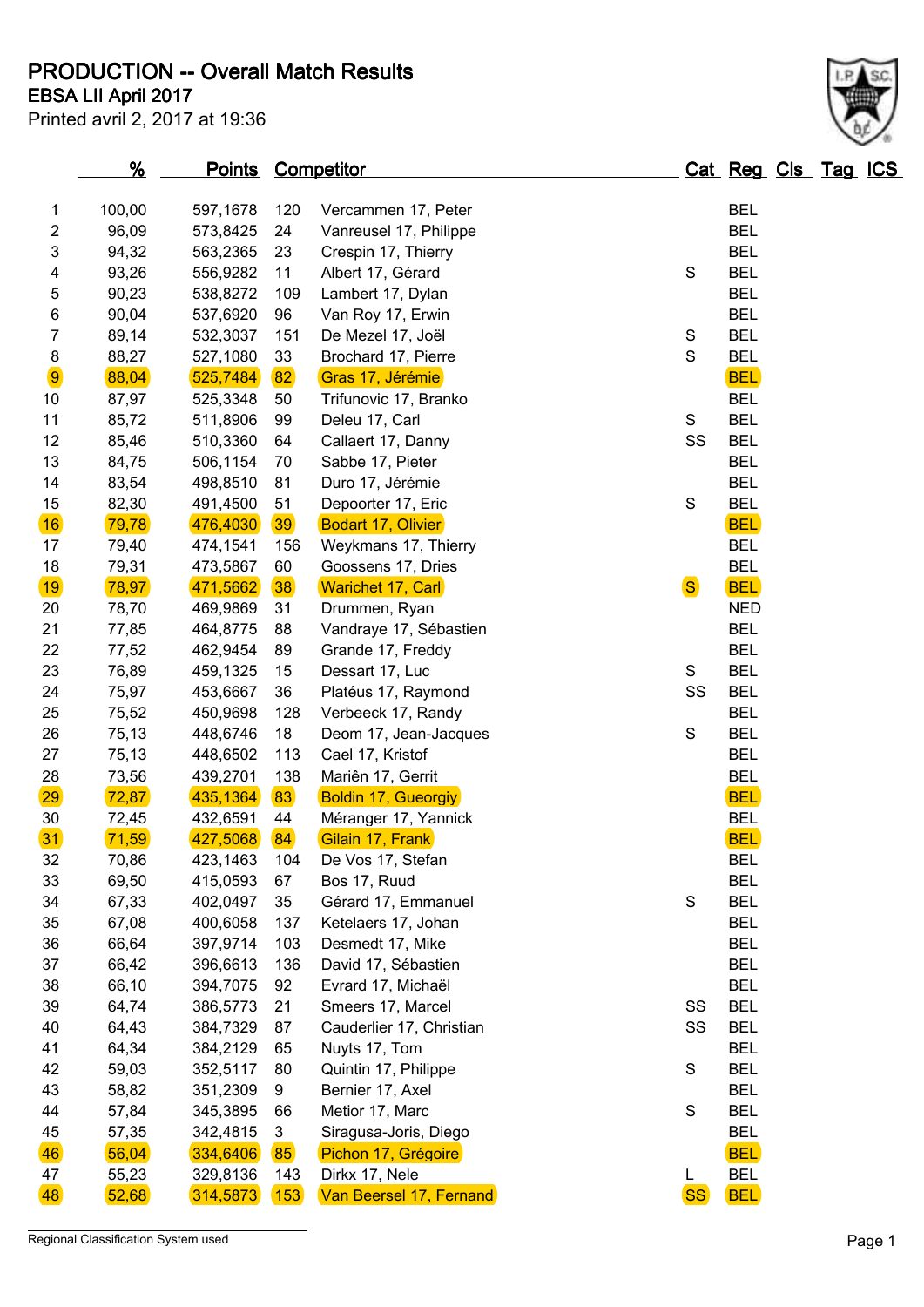**EBSA LII April 2017 PRODUCTION -- Overall Match Results**

Printed avril 2, 2017 at 19:36

| $\frac{9}{6}$ | <u>Points</u> |     |                          |                   |    |            |  |                     |
|---------------|---------------|-----|--------------------------|-------------------|----|------------|--|---------------------|
| 50,81         | 303.4392      | 121 | Devos 17, Daniel         |                   | S  | <b>BEL</b> |  |                     |
| 50,74         | 303,0030      | 135 | Hertono 17, Imelda       |                   |    | <b>BEL</b> |  |                     |
| 49,00         | 292,6358      | 149 | Abrassart, Félicien      |                   | SS | <b>BEL</b> |  |                     |
| 48,66         | 290,6093      | 108 | Jadoul 17, Pierre        |                   |    | <b>BEL</b> |  |                     |
| 48,64         | 290,4337      | 26  | Kisters, Rob             |                   | S  | <b>NED</b> |  |                     |
| 47,92         | 286,1592      | 110 | Lambert 17, Jules        |                   | SS | <b>BEL</b> |  |                     |
| 47,24         | 282,1271      | 124 | Boon 17, Emmanuel        |                   |    | <b>BEL</b> |  |                     |
| 43,23         | 258.1502      | 145 | Ellegiers 17, Christophe |                   |    | <b>BEL</b> |  |                     |
| 40,43         | 241,4545      | 123 | Collin 17, Anne          |                   | L  | <b>BEL</b> |  |                     |
| 38,65         | 230,8015      | 16  | Valentin 17, Philippe    |                   |    | <b>BEL</b> |  |                     |
| 38,44         | 229,5405      | 125 | Dehogne 17, Valéry       |                   |    | <b>BEL</b> |  |                     |
| 34,45         | 205,7496      | 112 | Algoet 17, Samuel        |                   |    | <b>BEL</b> |  |                     |
|               |               |     |                          | <b>Competitor</b> |    |            |  | Cat Reg Cls Tag ICS |

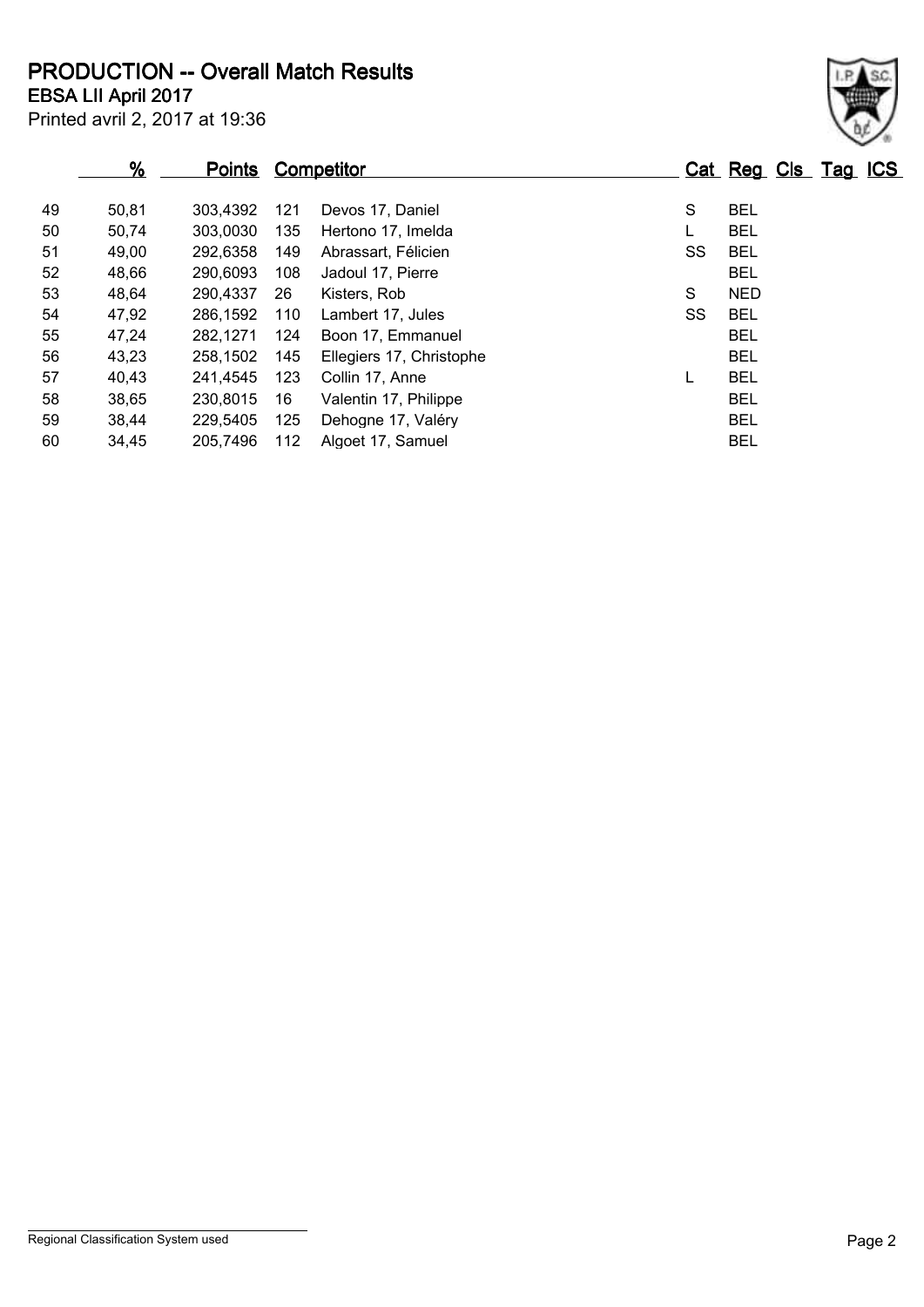**STANDARD -- Overall Match Results**

Printed avril 2, 2017 at 19:36 **EBSA LII April 2017**

## **% Points Competitor Cat Reg Cls Tag ICS** 100,00 586,3340 117 Saudemont 17, Tom BEL 97,94 574,2399 72 Margodt 17, Steve BEL 96,15 563,7859 119 Roosen 17, Alwin BEL 4 93,99 551,1183 79 Leclercq 17, Fabien BEL 91,57 536,9024 34 Constant 17, John BEL 6 88,56 519,2789 14 Lacroix 17, Christian S BEL 85,86 503,4322 52 Zachariadis 17, Antonios BEL 80,33 471,0058 140 Van der Meeren 17, Tom BEL 9 80,20 470,2380 98 Van Damme 17, Franky S BEL 10 78,58 460,7224 29 Cokaiko 17, Michel BEL 78,35 459,3685 97 Sempels 17, Gijsbert BEL 78,06 457,7173 133 Kollmann 17, Paul S BEL 77,26 452,9781 63 Bogaert 17, Patrick BEL 76,18 446,6790 90 Rouire 17, Johnny BEL 15 74,48 436,6754 61 Deschepper 17, David 73,20 429,1968 142 Buys 17, Gunther BEL 17 69.76 409.0427 78 Mailly 17. Roland SS BEL 18 69.57 407.9320 62 Bernard 17. Eddy S BEL 67,35 394,8912 74 Vanhaelst 17, Ebbo BEL 64,48 378,0454 49 Beuselinck 17, Koen BEL 63,58 372,7678 20 Pluymers 17, Philippe S BEL 62,52 366,5977 68 Gorlias 17, Jeroen BEL 60,71 355,9348 95 Verdeyen 17, Jean-Pierre SS BEL 59,54 349,1104 73 Holvoet 17, Stijn BEL 59,33 347,8808 56 De Cubber 17, Tim BEL 58,43 342,6105 10 Burton 17, Hubert S BEL 57,99 340,0378 152 Van Ederghem, Didier BEL 55,36 324,6118 146 Ureel 17, Bart BEL 50,07 293,5522 22 Flamant 17, Eric BEL 47,59 279,0442 144 D'Haeseleer 17, Mattis BEL 46,64 273,4530 13 Pellaers 17, Michel SS BEL 43,82 256,9073 134 Milenova 17, Dessislava L BUL 42,70 250,3438 57 Smets 17, Pim BEL 34 42,64 250,0040 42 Brüells 17, Tanja S BEL 40,89 239,7393 28 Cokaiko 17, Walthère SS BEL 40,81 239,2845 54 Roccia 17, Paola BEL 37 35,60 208,7298 46 Voz 17, Daniel SS BEL